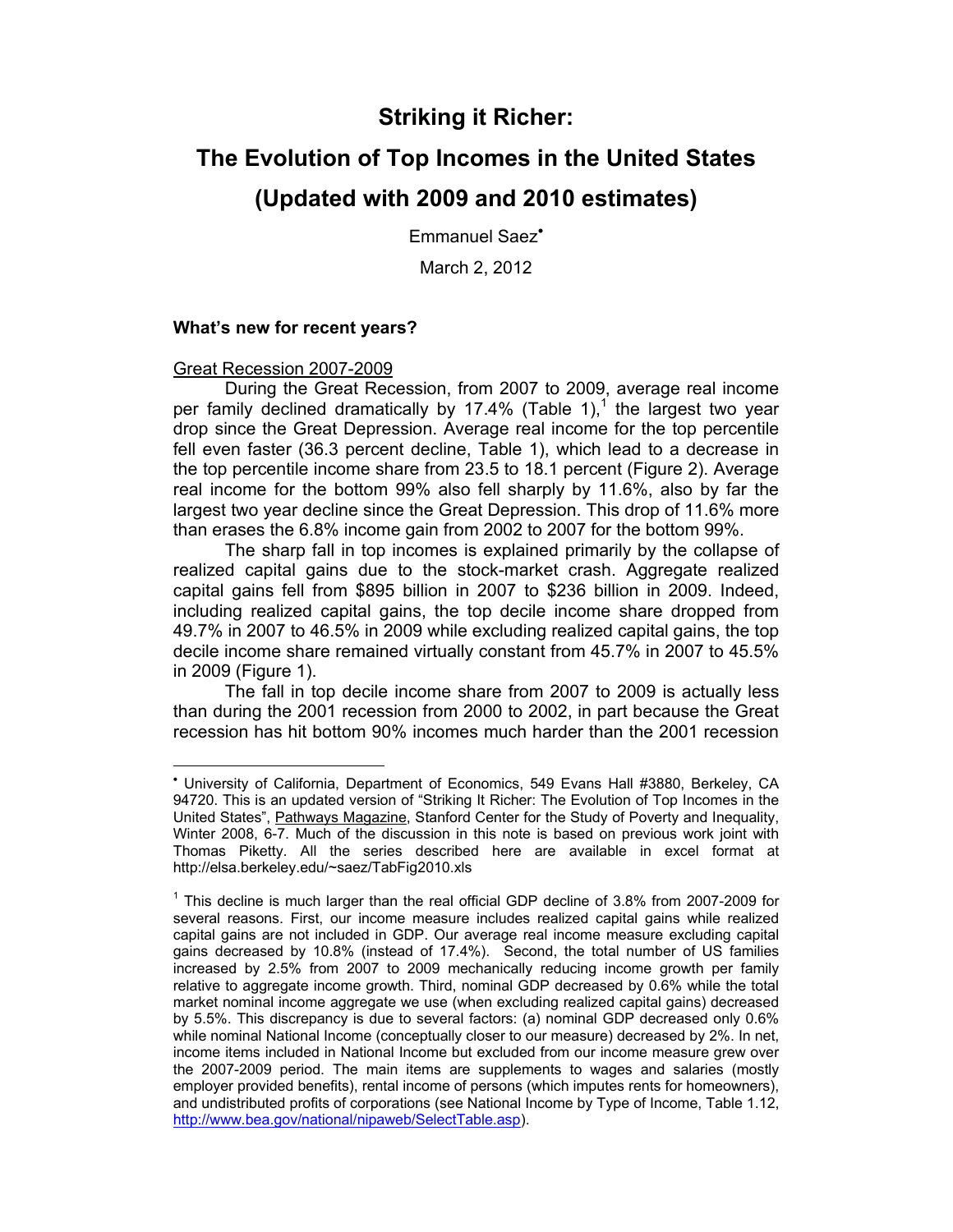(Table 1), and in part because upper incomes excluding realized capital gains have resisted relatively well during the Great Recession. The top 1% absorbed 49% of income losses from 2007 to 2009 while they absorbed a bigger 57% share of the income losses from 2000 to 2002.

#### 2010: Recovering from the Great Recession

 In 2010, average real income per family grew by 2.3% (Table 1) but the gains were very uneven. Top 1% incomes grew by 11.6% while bottom 99% incomes grew only by 0.2%. Hence, the top 1% captured 93% of the income gains in the first year of recovery. Such an uneven recovery can help explain the recent public demonstrations against inequality. It is likely that this uneven recovery has continued in 2011 as the stock market has continued to recover. National Accounts statistics show that corporate profits and dividends distributed have grown strongly in 2011 while wage and salary accruals have only grown only modestly. Unemployment and non-employment have remained high in 2011.

 This suggests that the Great Recession will only depress top income shares temporarily and will not undo any of the dramatic increase in top income shares that has taken place since the 1970s. Indeed, excluding realized capital gains, the top decile share in 2010 is equal to 46.3%, higher than in 2007 (Figure 1).

 Looking further ahead, based on the US historical record, falls in income concentration due to economic downturns are temporary unless drastic regulation and tax policy changes are implemented and prevent income concentration from bouncing back. Such policy changes took place after the Great Depression during the New Deal and permanently reduced income concentration until the 1970s (Figures 2, 3). In contrast, recent downturns, such as the 2001 recession, lead to only very temporary drops in income concentration (Figures 2, 3).

### **Getting income distribution data faster**

 Timely distributional statistics are central to enlighten the public policy debate. This is particularly true at this time of great public interest in inequality. Distributional statistics used to estimate our series are produced by the Statistics of Income Division of the Internal Revenue Service (http://www.irs.gov/taxstats/). Those statistics are extremely high quality and final, but come with an almost 2-year lag.

 The Statistics of Income, in partnership with academic researchers, is developing methods to produce preliminary distributional statistics significantly earlier. The goal is to use tax return data processed in real time by the IRS to project distributions for the complete year. Preliminary investigations show that it is possible to obtain reliable statistics about one year in advance of the final statistics.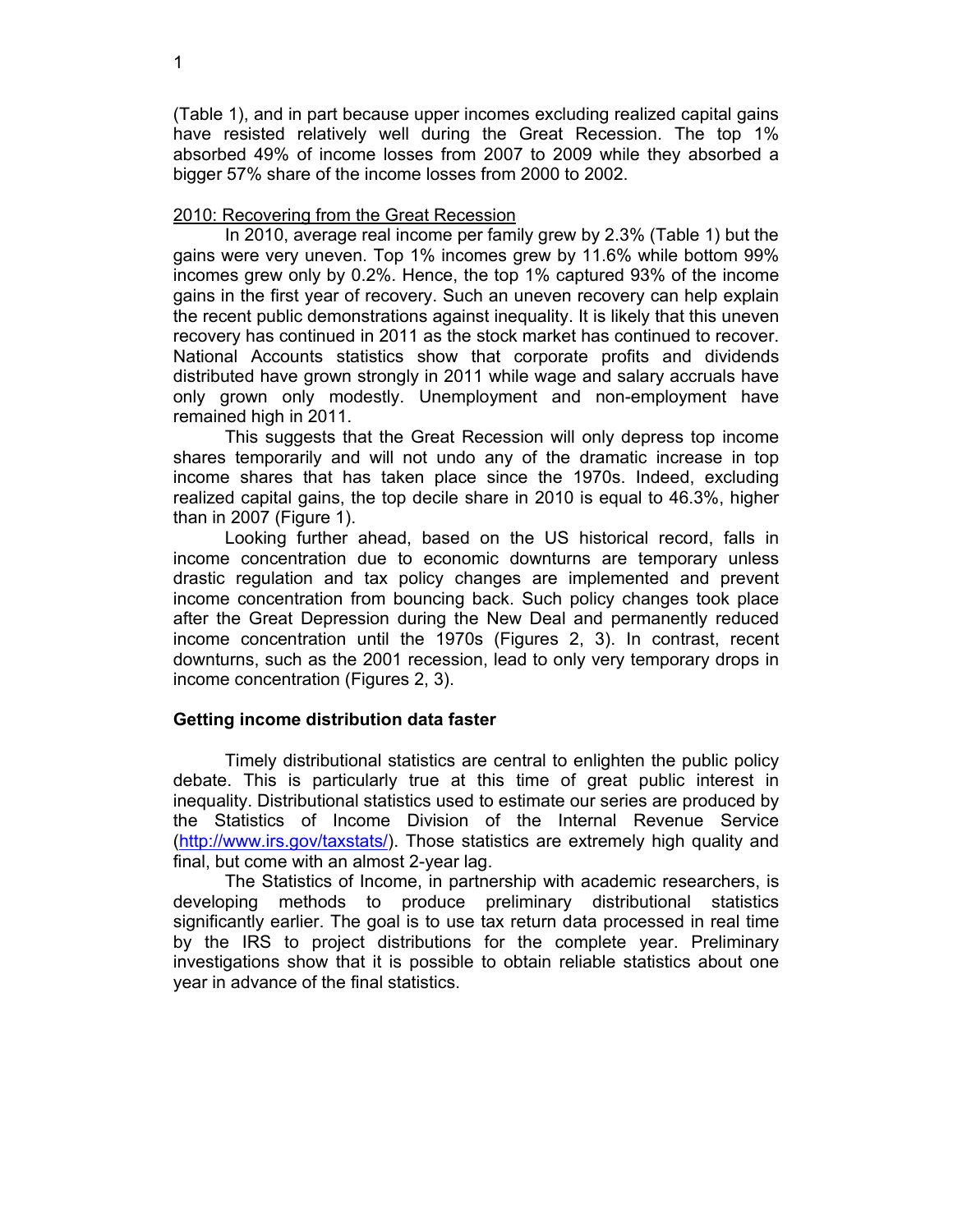### **Text of "Striking it Richer" updated with 2010 estimates**

The recent dramatic rise in income inequality in the United States is well documented. But we know less about which groups are winners and which are losers, or how this may have changed over time. Is most of the income growth being captured by an extremely small income elite? Or is a broader upper middle class profiting? And are capitalists or salaried managers and professionals the main winners? I explore these questions with a uniquely long-term historical view that allows me to place current developments in deeper context than is typically the case.

Efforts at analyzing long-term trends are often hampered by a lack of good data. In the United States, and most other countries, household income surveys virtually did not exist prior to 1960. The only data source consistently available on a long-run basis is tax data. The U.S. government has published detailed statistics on income reported for tax purposes since 1913, when the modern federal income tax started. These statistics report the number of taxpayers and their total income and tax liability for a large number of income brackets. Combining these data with population census data and aggregate income sources, one can estimate the share of total personal income accruing to various upper-income groups, such as the top 10 percent or top 1 percent.

We define income as the sum of all income components reported on tax returns (wages and salaries, pensions received, profits from businesses, capital income such as dividends, interest, or rents, and realized capital gains) before individual income taxes. We exclude government transfers such as Social Security retirement benefits or unemployment compensation benefits from our income definition. Non-taxable fringe benefits such as employer provided health insurance is also excluded from our income definition. Therefore, our income measure is defined as cash market income before individual income taxes.

#### **Evidence on U.S. top income shares**

Figure 1 presents the income share of the top decile from 1917 to 2010 in the United States. In 2010, the top decile includes all families with market income above \$108,000. The overall pattern of the top decile share over the century is U-shaped. The share of the top decile is around 45 percent from the mid-1920s to 1940. It declines substantially to just above 32.5 percent in four years during World War II and stays fairly stable around 33 percent until the 1970s. Such an abrupt decline, concentrated exactly during the war years, cannot easily be reconciled with slow technological changes and suggests instead that the shock of the war played a key and lasting role in shaping income concentration in the United States. After decades of stability in the post-war period, the top decile share has increased dramatically over the last twenty-five years and has now regained its pre-war level. Indeed, the top decile share in 2007 is equal to 49.7 percent, a level higher than any other year since 1917 and even surpasses 1928, the peak of stock market bubble in the "roaring" 1920s. In 2010, the top decile share is equal to 47.9 percent.

Figure 2 decomposes the top decile into the top percentile (families with income above \$352,000 in 2010) and the next 4 percent (families with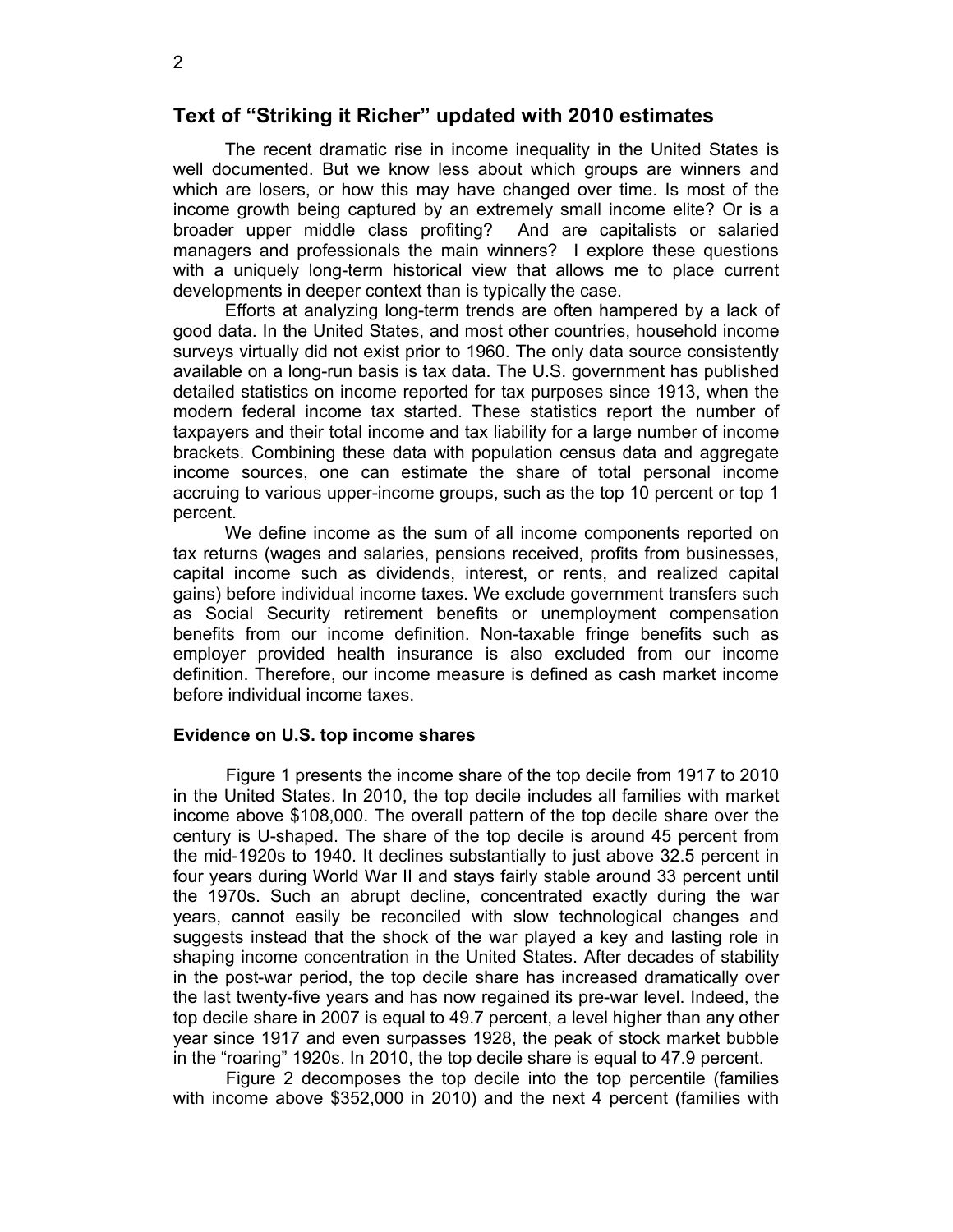income between \$150,000 and \$352,000 in 2010), and the bottom half of the top decile (families with income between \$108,000 and \$150,000 in 2010). Interestingly, most of the fluctuations of the top decile are due to fluctuations within the top percentile. The drop in the next two groups during World War II is far less dramatic, and they recover from the WWII shock relatively quickly. Finally, their shares do not increase much during the recent decades. In contrast, the top percentile has gone through enormous fluctuations along the course of the twentieth century, from about 18 percent before WWI, to a peak to almost 24 percent in the late 1920s, to only about 9 percent during the 1960s-1970s, and back to almost 23.5 percent by 2007. Those at the very top of the income distribution therefore play a central role in the evolution of U.S. inequality over the course of the twentieth century.

The implications of these fluctuations at the very top can also be seen when we examine trends in *real* income growth per family between the top 1 percent and the bottom 99 percent in recent years as illustrated on Table 1. From 1993 to 2010, for example, average real incomes per family grew by only 13.8% over this 17 year period (implying an annual growth rate of .76%). However, if one excludes the top 1 percent, average real incomes of the bottom 99% grew only by 6.4% from 1993 to 2010 (implying an annual growth rate of .37%). Top 1 percent incomes grew by 58% from 1993 to 2010 (implying a 2.7% annual growth rate). This implies that top 1 percent incomes captured slightly more than half of the overall economic growth of real incomes per family over the period 1993-2010.

The 1993–2010 period encompasses, however, a dramatic shift in how the bottom 99 percent of the income distribution fared. Table 1 next distinguishes between five sub-periods: (1) the 1993–2000 expansion of the Clinton administrations, (2) the 2000-2002 recession, (3) the 2002-2007 expansion of the Bush administrations, (4) the 2007-2009 Great Recession, (5) and 2009-2010, the first year of recovery. During both expansions, the incomes of the top 1 percent grew extremely quickly by 98.7% and 61.8% respectively. However, while the bottom 99 percent of incomes grew at a solid pace of 20.3% from 1993 to 2000, these incomes grew only 6.8% percent from 2002 to 2007. As a result, in the economic expansion of 2002-2007, the top 1 percent captured two thirds of income growth. Those results may help explain the disconnect between the economic experiences of the public and the solid macroeconomic growth posted by the U.S. economy from 2002 to 2007. Those results may also help explain why the dramatic growth in top incomes during the Clinton administration did not generate much public outcry while there has been a great level of attention to top incomes in the press and in the public debate since 2005.

During both recessions, the top 1 percent incomes fell sharply, by 30.8% from 2000 to 2002, and by 36.3% from 2007 to 2009. The primary driver of the fall in top incomes during those recessions is the stock market crash which reduces dramatically realized capital gains, and, especially in the 2000-2002 period, the value of executive stock-options. However, bottom 99 percent incomes fell by 11.6% from 2007 to 2009 while they fell only by 6.5 percent from 2000 to 2002. Therefore, the top 1 percent absorbed a larger fraction of losses in the 2000-2002 recession (57%) than in the Great recession (49%). The 11.6 percent fall in bottom 99 percent incomes is the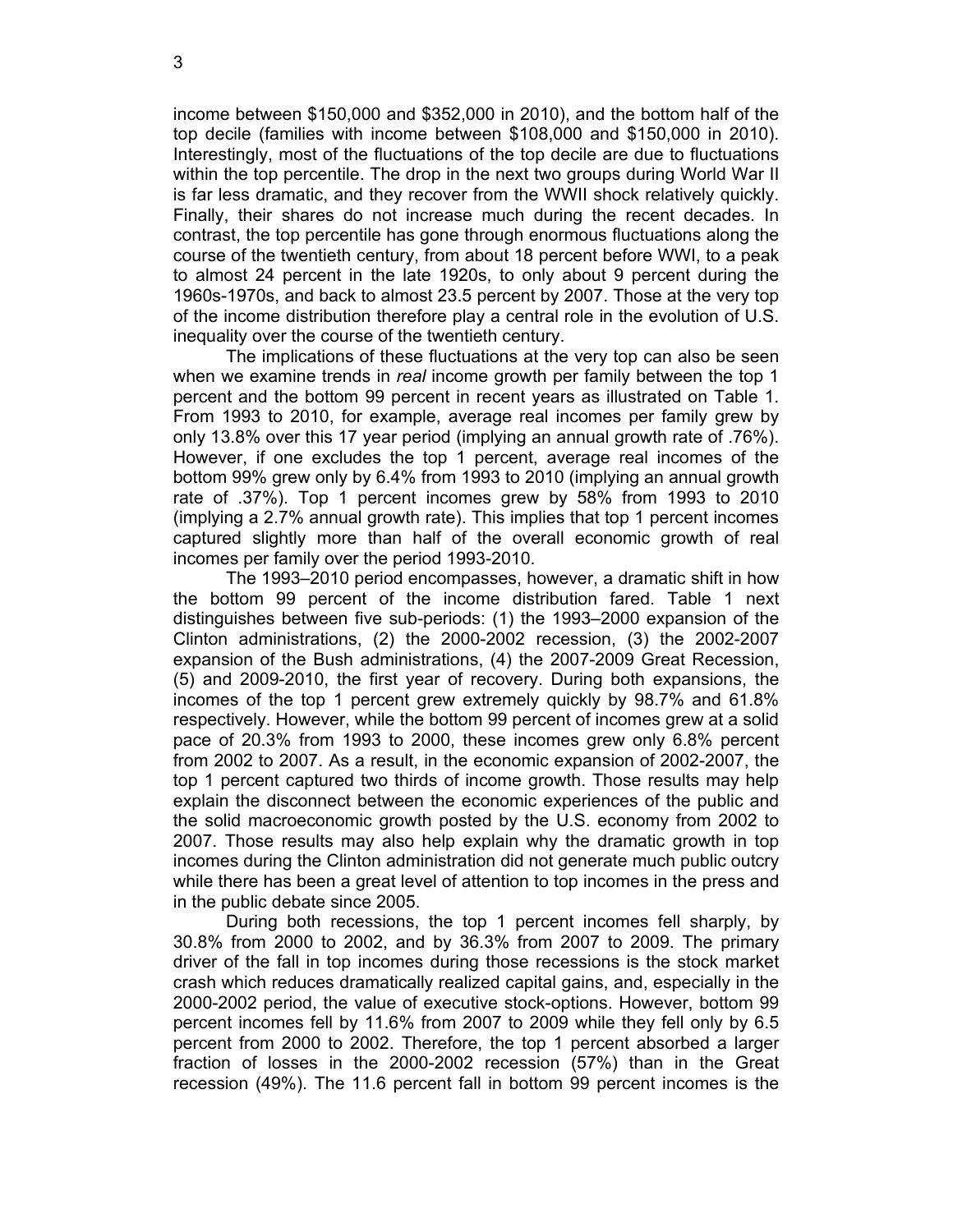largest fall on record in any two year period since the Great Depression of 1929-1933.

From 2009 to 2010, average real income per family grew by 2.3% (Table 1) but the gains were very uneven. Top 1% incomes grew by 11.6% while bottom 99% incomes grew only by 0.2%. Hence, the top 1% captured 93% of the income gains in the first year of recovery.<sup>2</sup> Such an uneven recovery can possibly explain the recent public demonstrations against inequality.

The top percentile share declined during WWI, recovered during the 1920s boom, and declined again during the great depression and WWII. This very specific timing, together with the fact that very high incomes account for a disproportionate share of the total decline in inequality, strongly suggests that the shocks incurred by capital owners during 1914 to 1945 (depression and wars) played a key role.<sup>3</sup> Indeed, from 1913 and up to the 1970s, very top incomes were mostly composed of capital income (mostly dividend income) and to a smaller extent business income, the wage income share being very modest. Therefore, the large decline of top incomes observed during the 1914-1960 period is predominantly a capital income phenomenon.

Interestingly, the income composition pattern at the very top has changed considerably over the century. The share of wage and salary income has increased sharply from the 1920s to the present, and especially since the 1970s. Therefore, a significant fraction of the surge in top incomes since 1970 is due to an explosion of top wages and salaries. Indeed, estimates based purely on wages and salaries show that the share of total wages and salaries earned by the top 1 percent wage income earners has jumped from 5.1 percent in 1970 to 12.4 percent in 2007. $4$ 

 Evidence based on the wealth distribution is consistent with those facts. Estimates of wealth concentration, measured by the share of total wealth accruing to top 1 percent wealth holders, constructed by Wojciech Kopczuk and myself from estate tax returns for the 1916-2000 period in the United States show a precipitous decline in the first part of the century with only fairly modest increases in recent decades. The evidence suggests that top incomes earners today are not "rentiers" deriving their incomes from past wealth but rather are "working rich," highly paid employees or new entrepreneurs who have not yet accumulated fortunes comparable to those accumulated during the Gilded Age. Such a pattern might not last for very long. The drastic cuts of the federal tax on large estates could certainly accelerate the path toward the reconstitution of the great wealth concentration that existed in the U.S. economy before the Great Depression.

**ENET 2012**<br><sup>2</sup> The exact percentage 93% is sensitive to measurement error, especially the growth in the total number of families from 2009 to 2010, estimated from the Current Population Survey. However, the conclusion that most of the gains from economic growth was captured by the top 1% is not in doubt.

 $3$  The negative effect of the wars on top incomes can be explained in part by the large tax increases enacted to finance the wars. During both wars, the corporate income tax was drastically increased and this reduced mechanically the distributions to stockholders.

<sup>&</sup>lt;sup>4</sup> Interestingly, this dramatic increase in top wage incomes has not been mitigated by an increase in mobility at the top of the wage distribution. As Wojciech Kopczuk, myself, and Jae Song have shown in a separate paper, the probability of staying in the top 1 percent wage income group from one year to the next has remained remarkably stable since the 1970s.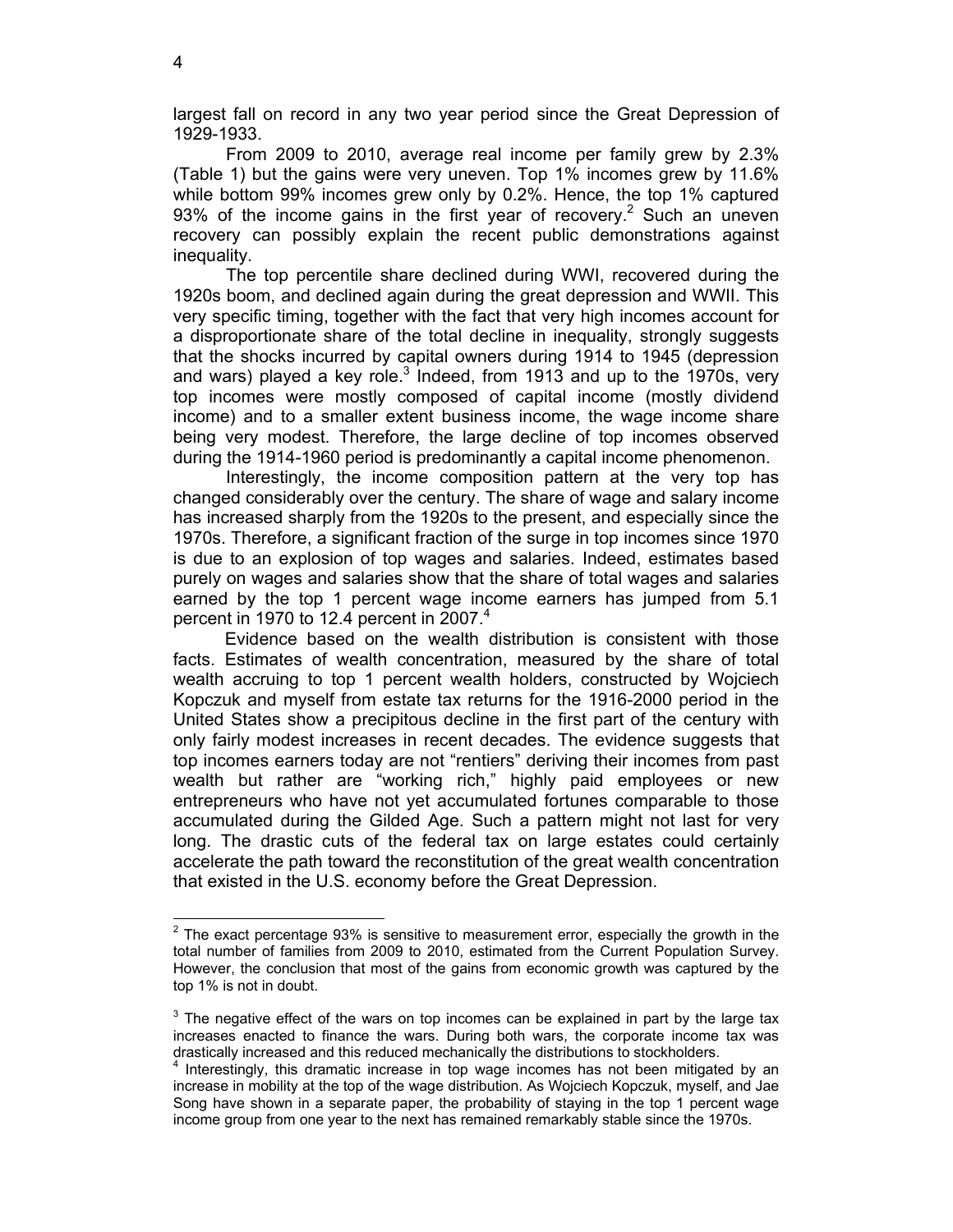The labor market has been creating much more inequality over the last thirty years, with the very top earners capturing a large fraction of macroeconomic productivity gains. A number of factors may help explain this increase in inequality, not only underlying technological changes but also the retreat of institutions developed during the New Deal and World War II - such as progressive tax policies, powerful unions, corporate provision of health and retirement benefits, and changing social norms regarding pay inequality. We need to decide as a society whether this increase in income inequality is efficient and acceptable and, if not, what mix of institutional and tax reforms should be developed to counter it.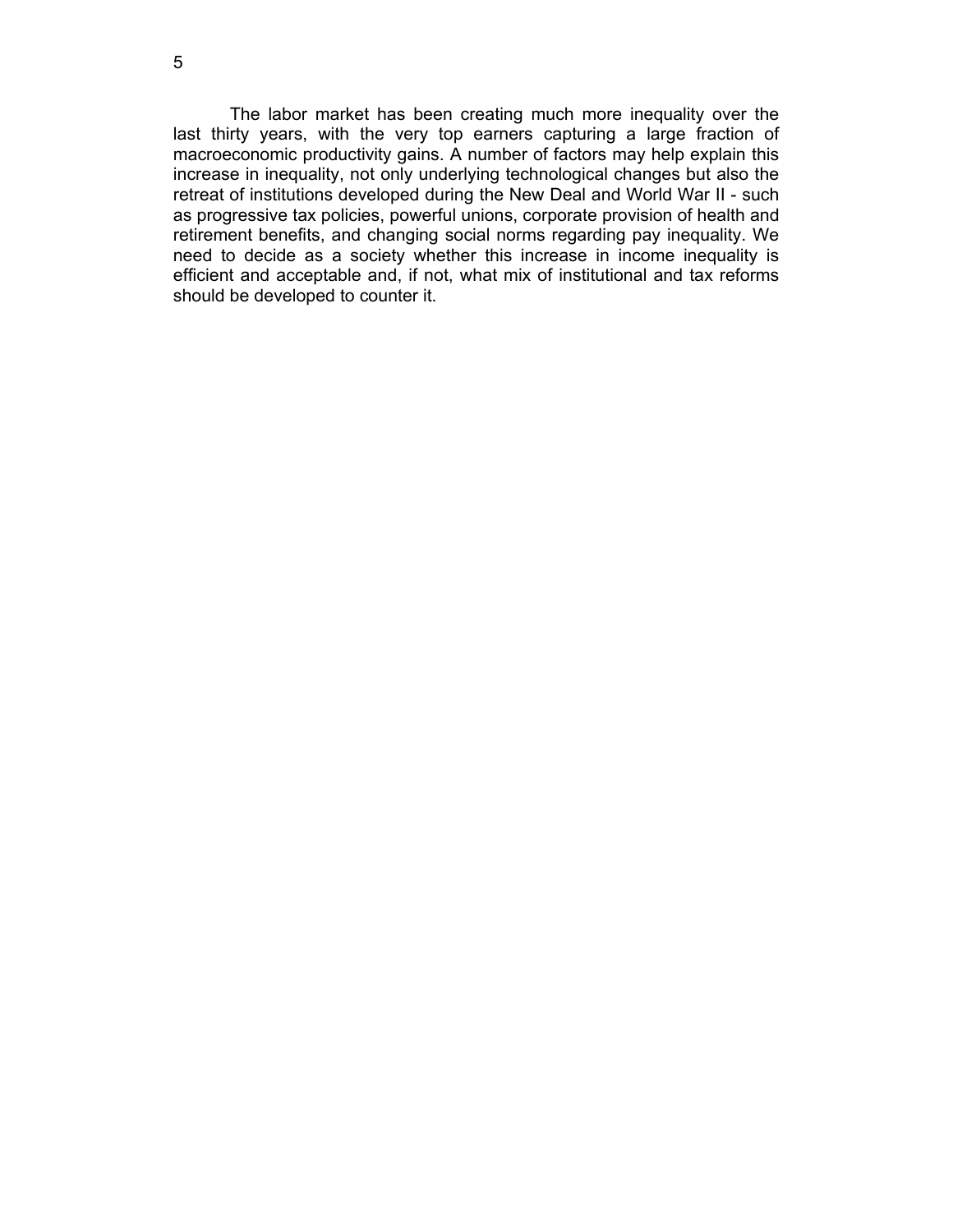|                                                              | <b>Average Income</b><br><b>Real Growth</b> | Top 1% Incomes<br><b>Real Growth</b> | Bottom 99%<br><b>Incomes Real</b><br>Growth | <b>Fraction of total</b><br>growth (or loss)<br>captured by top 1% |
|--------------------------------------------------------------|---------------------------------------------|--------------------------------------|---------------------------------------------|--------------------------------------------------------------------|
|                                                              | (1)                                         | (2)                                  | (3)                                         | (4)                                                                |
| <b>Full period</b><br>1993-2010                              | 13.8%                                       | 58.0%                                | 6.4%                                        | 52%                                                                |
| <b>Clinton Expansion</b><br>1993-2000<br>2001 Recession      | 31.5%                                       | 98.7%                                | 20.3%                                       | 45%                                                                |
| 2000-2002                                                    | $-11.7%$                                    | $-30.8%$                             | $-6.5%$                                     | 57%                                                                |
| <b>Bush Expansion</b><br>2002-2007<br><b>Great Recession</b> | 16.1%                                       | 61.8%                                | 6.8%                                        | 65%                                                                |
| 2007-2009<br>Recovery                                        | $-17.4%$                                    | $-36.3%$                             | $-11.6%$                                    | 49%                                                                |
| 2009-2010                                                    | 2.3%                                        | 11.6%                                | 0.2%                                        | 93%                                                                |

## **Table 1. Real Income Growth by Groups, 1993-2010**

Computations based on family market income including realized capital gains (before individual taxes).

Incomes exclude government transfers (such as unemployment insurance and social security) and non-taxable fringe benefits. Incomes are deflated using the Consumer Price Index.

Column (4) reports the fraction of total real family income growth (or loss) captured by the top 1%.

For example, from 2002 to 2007, average real family incomes grew by 16.1% but 65% of that growth

accrued to the top 1% while only 35% of that growth accrued to the bottom 99% of US families.

From 2009 to 2010, average real family incomes increased by 2.3% and the top 1% captured 93% of those gains.

Source: Piketty and Saez (2003), series updated to 2010 in March 2012 using IRS tax statistics.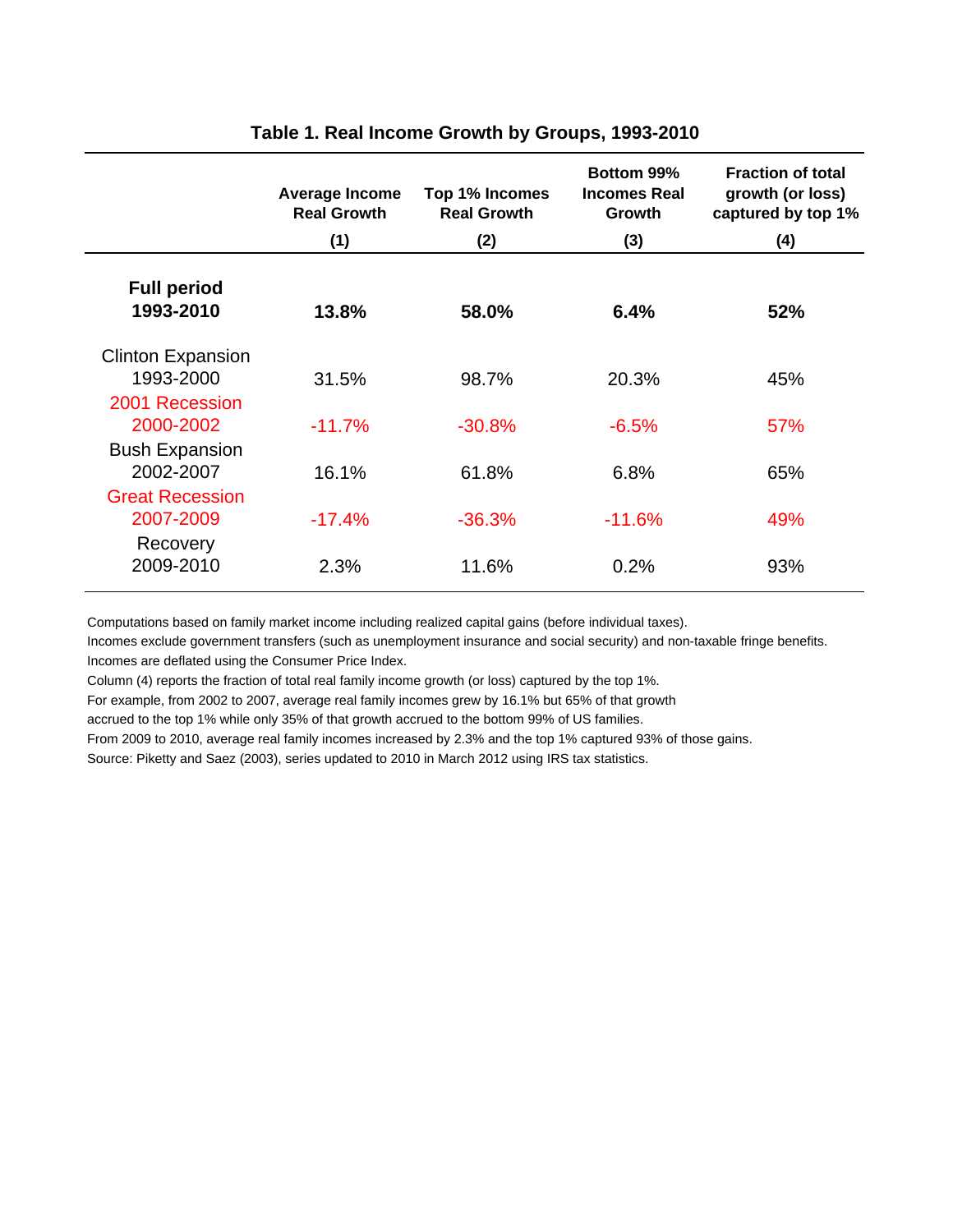

**FIGURE 1** The Top Decile Income Share, 1917-2010

Source: Table A1 and Table A3, col. P90-100. Income is defined as market income (and excludes government transfers).

In 2010, top decile includes all families with annual income above \$108,000.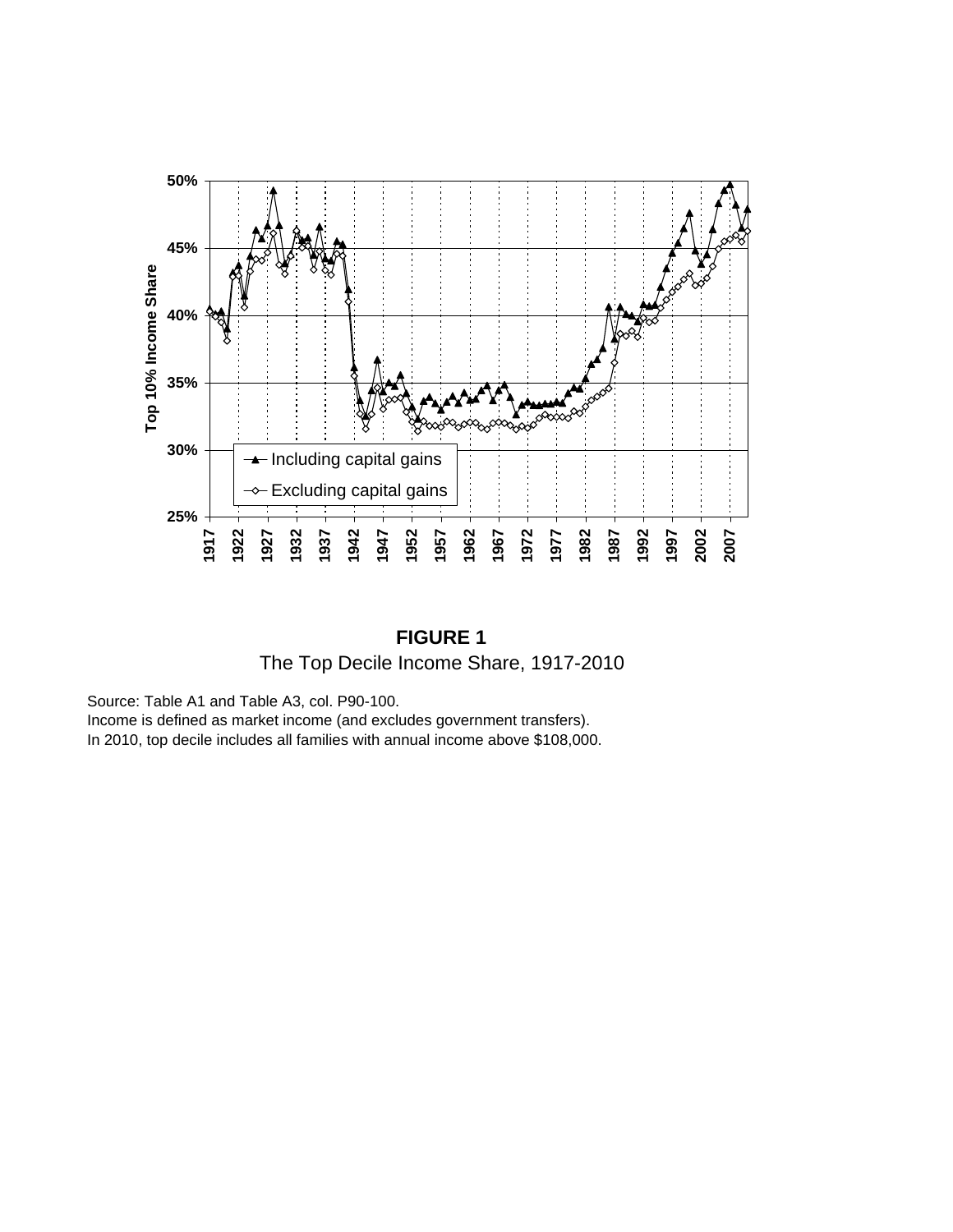

# **FIGURE 2**

Decomposing the Top Decile US Income Share into 3 Groups, 1913-2010

Source: Table A3, cols. P90-95, P95-99, P99-100.

Income is defined as market income including capital gains.

Top 1% denotes the top percentile (families with annual income above \$352,000 in 2010) Top 5-1% denotes the next 4% (families with annual income between \$150,000 and \$352,000 in 2010) Top 10-5% denotes the next 5% (bottom half of the top decile, families with annual income between \$108,000 and \$150,000 in 2010).